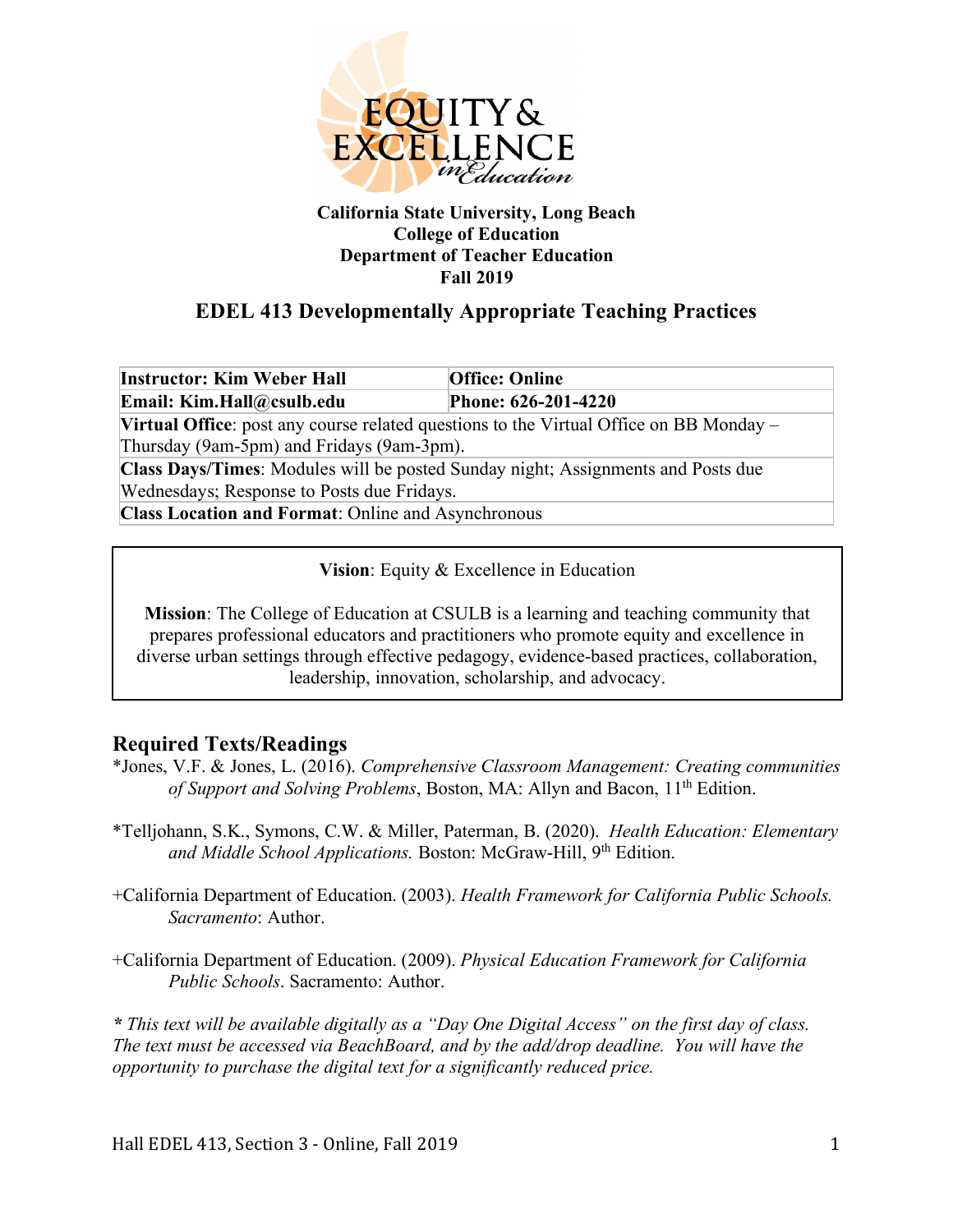# **Recommended Readings**

*See Selected Bibliography\**

## **University Catalog Course Description**

Research-based theories and principles of human development, learning, and motivation; educating the "whole child;" developmental characteristics of the following age groups: 5-8 years, 9-11 years, and 12-14 years; developmentally appropriate teaching practices; subjectspecific pedagogy in health and physical education; the child, the family, and the school; effects of family involvement on teaching, learning and academic achievement; effective communication with families; student health and safety; creating respectful, effective learning environments; using technology in the classroom (e.g., basic principles of operation, basic troubleshooting and Acceptable Use Policies). *A minimum of ten hours of fieldwork in classrooms where at least 25% of the students are classified as English learners*. Traditional grading only.

# **Student Learning Outcomes (SLO)**

The following Student Learning Outcomes (SLOs) are aligned with the MSCP SLOs, which are based on the *California Standards for the Teaching Profession* (CSTPs), the *Teaching Performance Expectations* (TPEs, revised and adopted March, 2013); Common Core State Standards (revised March, 2013).

Upon successful completion of the course, students will:

#### **SLO 1**-**Engaging & supporting all students in learning** (CSTP 1; TPEs 4, 5, & 6)

- **1-1** Describe diverse family structures and child rearing practices.
- **1-2** Describe effects of family involvement on teaching, learning and academic achievement.
- **1-3** Identify resources and practices for all students including special needs and English language learners with attention to the following: (a) effective communication with all families; (b) traditional and innovative strategies for parents, communities, and schools working together; (c) models for parent-school community partnerships; and (d) appropriate use of peer coaching models.

# **SLO 2**-**Creating & maintaining effective environments for student learning** (CSTP 2; TPEs

10 & 11)

- **2-1** Demonstrate knowledge necessary for using technology in the classroom including basic principles of operation of computer hardware and software, basic troubleshooting techniques and issues related to copyright, privacy, security, safety and Acceptable Use Policies.
- **2-2** Develop a personal approach to creating a respectful, effective learning environment based upon a review of a variety of approaches described in the professional literature  $(e.g., Glasser<sup>1</sup>s control theory: Kounin<sup>1</sup>s lesson management; Ginott<sup>1</sup>s communication)$ approach; Dreikurs<sup>1</sup>s democratic teaching; Canter<sup>1</sup>s Assertive Discipline; Gordon<sup>1</sup>s Discipline as Self-Control, Nelsen<sup>1</sup>s Positive Discipline, and Kohn<sup>1</sup>s Beyond Discipline).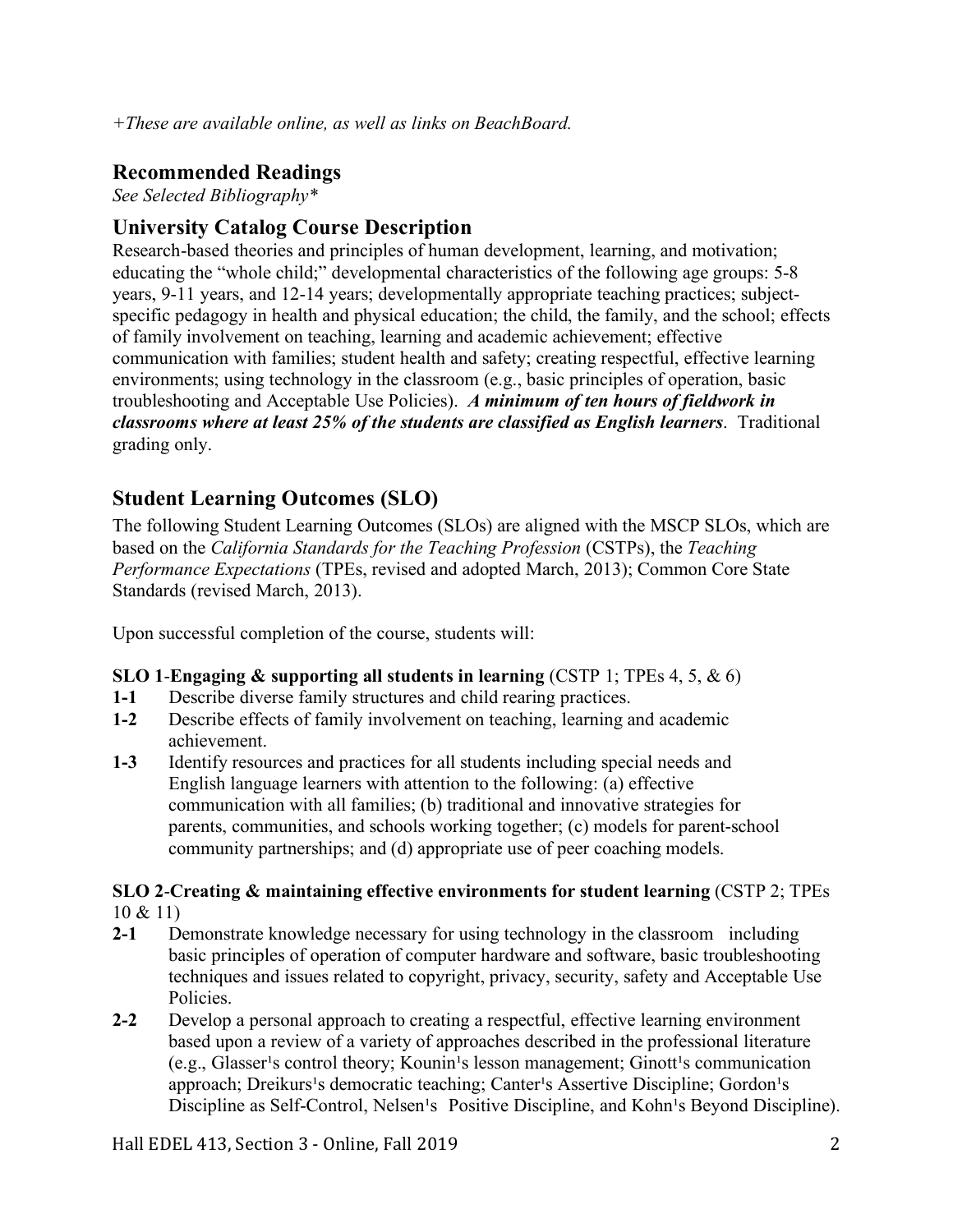## **SLO 3**-**Understanding & organizing subject matter for student learning** (CSTP 3; TPE 1)

- **3-1** Investigate the research-based theories and principles of human development and learning including differentiated instruction for students based on cognitive levels and physical ability.
- **3-2** Describe developmental characteristics of the whole child (e.g. physical, cognitive linguistic, emotional, social, moral) within the following three school grade categories and relevant age groups: K-2 (5-8 years);  $3-5$  (9-11 years); and 6-8 (12 –14 years).
- **3-3** Analyze how theories inform practices and policies in school settings and how these affect student conduct, attitudes and achievement.

## **SLO 4**-**Planning instruction & designing learning experiences for all students** (CSTP 4;

TPEs 7, 8, 9; Reading Standards for Literature K–5, Informational Text K–5, & Foundational Skills K–5; RICA Domain 1)

- **4-1** Demonstrate understanding of the concept of developmentally appropriate teaching practices.
- **4-2** Demonstrate an ability to design and implement developmentally appropriate teaching practices in health and physical education using state-approved standards and goals.
- **4-3** Apply CCSS standards-based lesson design components including Specially Designed Academic Instruction in English (SDAIE) for English language learners.
- **4-4** Apply differentiated instruction based on cognitive levels and physical abilities.

## **SLO 5**-**Assessing student learning** (CSTP 5; TPEs 2 & 3)

**5-1** Describe and analyze (a) school factors influencing students' learning and behavior; (b) basic psychological needs of students; (c) issues of power, control, order and caring; (d) positive teacher-student relationships; (e) positive peer relationships; (f) students' motivation to learn; (g) ways to minimize disruptive behavior and increase learning by effective classroom management and organization; and (h) crisis prevention and conflict management and resolution.

## **SLO 6**-**Developing as a professional educator** (CSTP 6; TPEs 12 & 13; RICA Domain 1)

**6-1** Demonstrate knowledge of (a) major laws, concepts and principles related to student health and safety; (b) impact of student health on academic achievement; (c) effective strategies for encouraging healthy nutrition of children and youth; (d) physiological and sociological effects of alcohol, drugs, and tobacco; and (e) referral and support services for healthy families and children.

## **Outline of Subject Matter**

- 1) Research-Based Theories and Principles of Human Development and Learning (SLOs 1 & 3)
	- a) Prevailing contemporary theories of development and learning
		- i) Theories of learning
		- ii) Theories of motivation
	- b) Educating the whole child (e.g. intellectual, moral/ethical, social/emotional, physical, personal)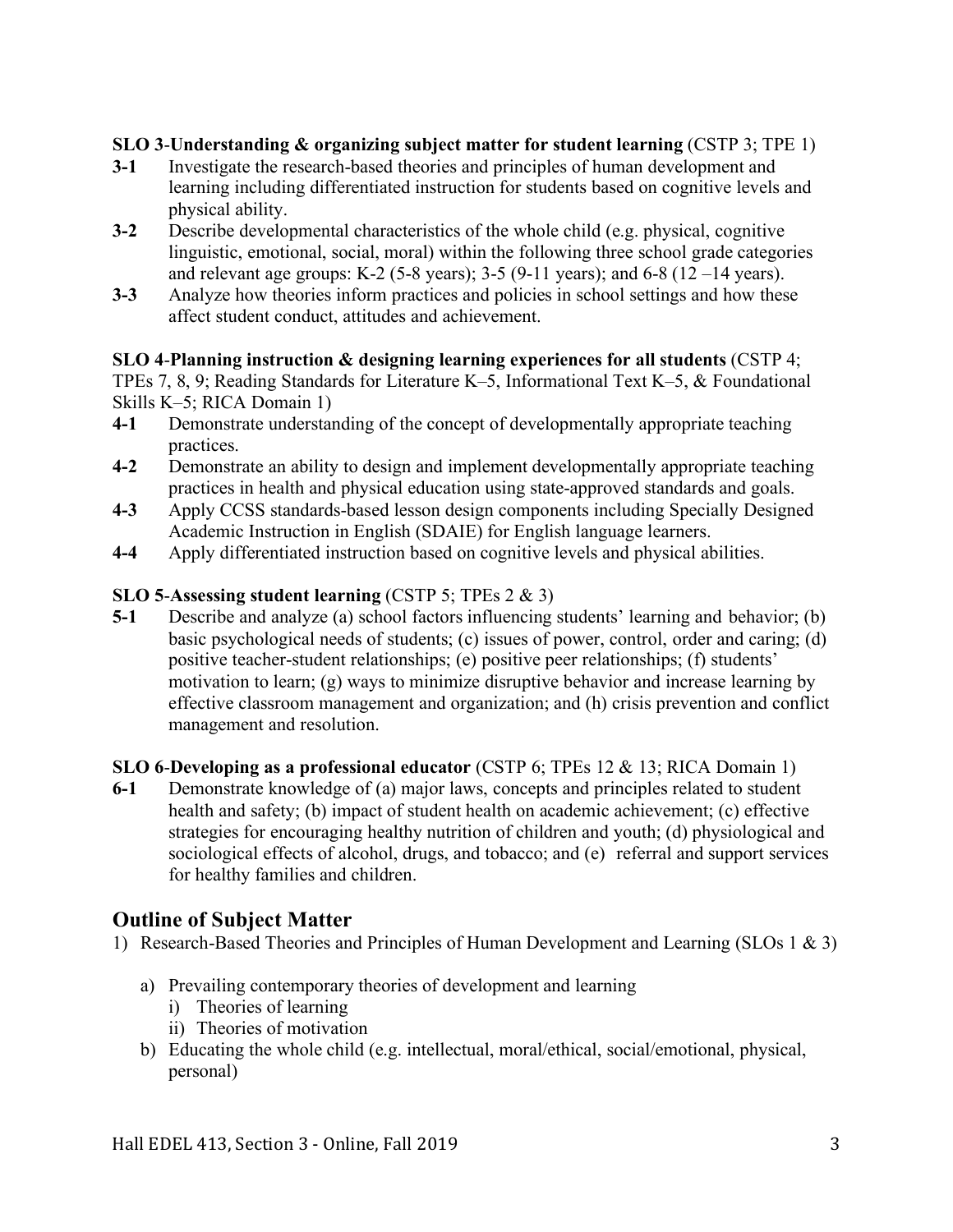- i) Developmental characteristics of the following age groups: K-2 (5-8 years);  $3-5$  (9-11) years); 6-8 (12-14 years)
- c) How theories inform practices and policies in school settings and the effect of student conduct, attitudes and achievements
- d) Developmentally appropriate practices
	- i) Concept defined
	- ii) Analysis of developmentally appropriate and inappropriate practices
- 2) Subject-specific Pedagogy in Health and Physical Education (SLO 4)
	- a) California curriculum frameworks for Health and Physical Education
		- i) Goals of the physical education program
		- ii) Goals of the health education program
	- b) Developmentally appropriate instruction in health and physical education in grades K-2, 3-5, and 6-8
	- c) State-adopted instructional materials
	- d) Resources for lesson planning
- 3) Creating a Supportive, Healthy Environment for Student Learning (SLO  $\#2 \& 5$ )
	- a) The Child, the Family, and the School
		- i) Diverse family structures and child rearing practices
		- ii) Effects of family involvement on teaching, learning and academic achievement
		- iii) Effective communication with all families
		- iv) Support and resource roles of families
		- v) Traditional and innovative strategies for parents, communities, and schools working together
		- vi) Models for parent-school-community partnerships
	- b) Student Health and Safety
		- i) Major laws, concepts and principals related to student health and safety
		- ii) Health status of children and youth
		- iii) Impact of student health on academic achievement
		- iv) Common chronic and communicable diseases of children and adolescents
		- v) Effective strategies for encouraging healthy nutrition of children and youth
		- vi) Physiological and sociological effects of alcohol, narcotics, drugs and tobacco
	- c) Referral and Support Services for Healthy Families and Children
		- i) Identification of children suffering from physical, psychological, emotional or social health problems
		- ii) Community-based service agencies
	- d) Respectful, Effective Learning Environments
		- i) School factors influencing students' learning and behavior
		- ii) Students' personal needs
		- iii) Issues of power, control, order and caring
		- iv) Establishing positive teacher-student relationships
		- v) Creating positive peer relationships
		- vi) Enhancing students' motivation to learn

Hall EDEL 413, Section 3 - Online, Fall 2019 4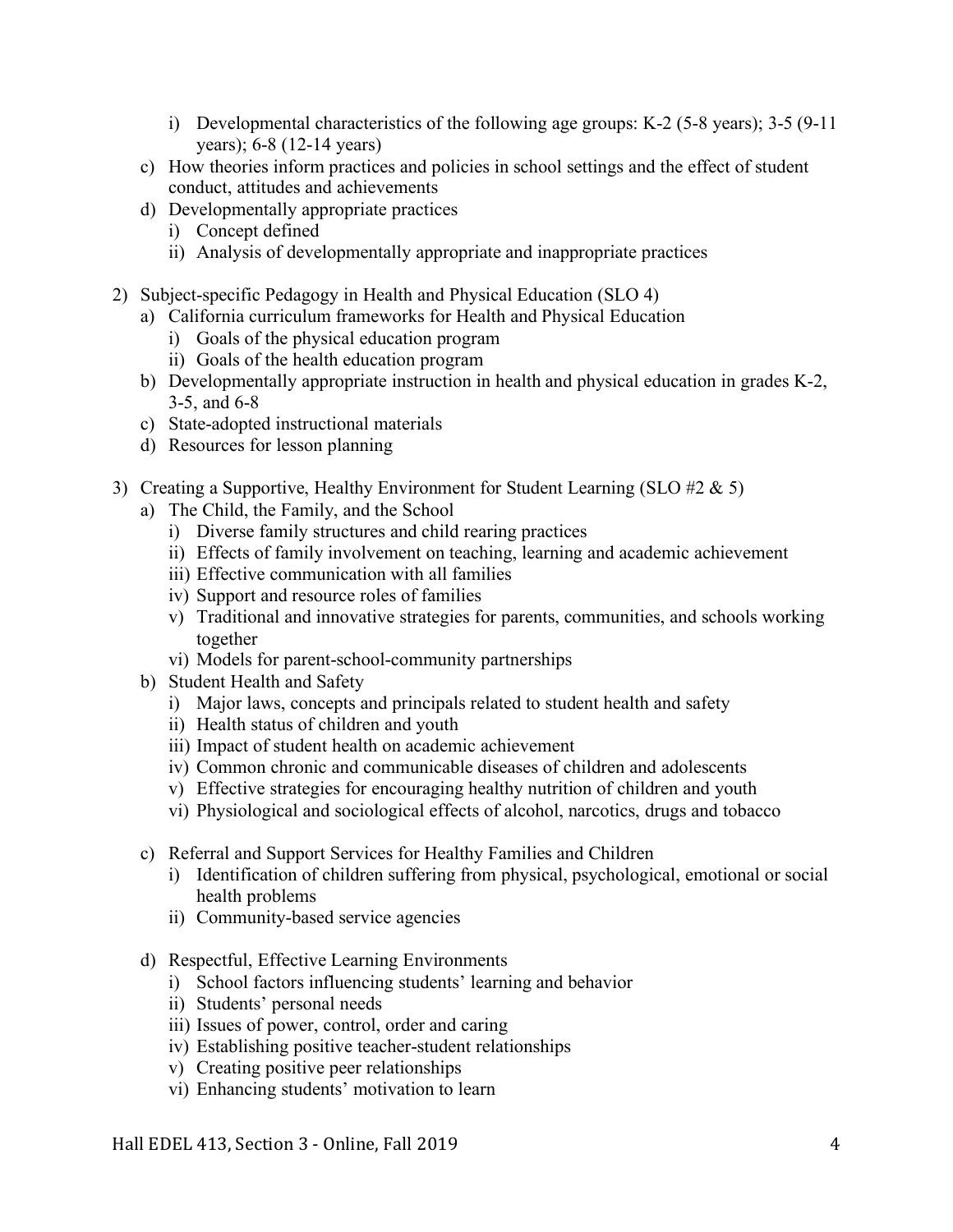- vii)Minimizing disruptive behavior and increasing learning by effective classroom organization and management
- viii) Crisis prevention and conflict management and resolution
- ix) Individual, classroom, and school-wide student management programs
- x) Basic principles of operation of computer hardware and software
- xi) Basic troubleshooting techniques for computer systems and related peripheral devices
- xii)Issues including copyright, privacy, security, safety and Acceptable Use Policies
- 4) Field Experiences (SLO 6)
	- a) Analysis of school settings in terms of research-based theories of growth and learning
	- b) Identification of developmentally appropriate and inappropriate practices
	- c) Students will observe and analyze the following in a school setting: lessons in health and physical education, forms of parent involvement and communication, student management programs in classrooms and school-wide.
	- d) Students will select one grade level in one of the three categories (K-2, 3-5, 6-8). Assess five children in the same grade level in terms of the Physical Fitness Test. Record your information and analyze the information in terms of the developmental characteristics of physical development for that age group. Note individual differences in development. Using the frameworks and standards and the assessment data, design and implement a developmentally appropriate lesson for the small group of five children. Submit a reflective essay along with your lesson plan and establish goals for your own professional growth in terms of teaching effectiveness and subject matter and knowledge.
	- e) Students will develop and implement a developmentally appropriate lesson plan that relates to the goals of health education as stated in the Health Framework. Students will utilize their knowledge developed through course readings, class discussions, and observations of health education programs in their field experience, suggestions for other class peers and their cooperating teachers, and other professional sources of information in the development and preparation of the lesson design.
	- f) Students will interview one of more teachers at a school site about the following (a) community-based agencies for referral and support to encourage healthy children and families; (b) classroom management approaches including procedures for routine tasks and managing transitions (including technology integration); (c) personal experiences related to inappropriate or violent student behavior and what steps were taken to help the student; (f) drug and tobacco prevention programs employed at the school.

## **Computer Access**

Two open access computer labs are available for current CSULB students. Both the Horn Center (located in lower campus) and the Spidell Technology Center (located in Library) are a great resource for students needing to use a computer. Visit the Open Access Computing Facilities http://www.csulb.edu/library/guide/computing.html website for an extensive list of all available software installed in both computer labs.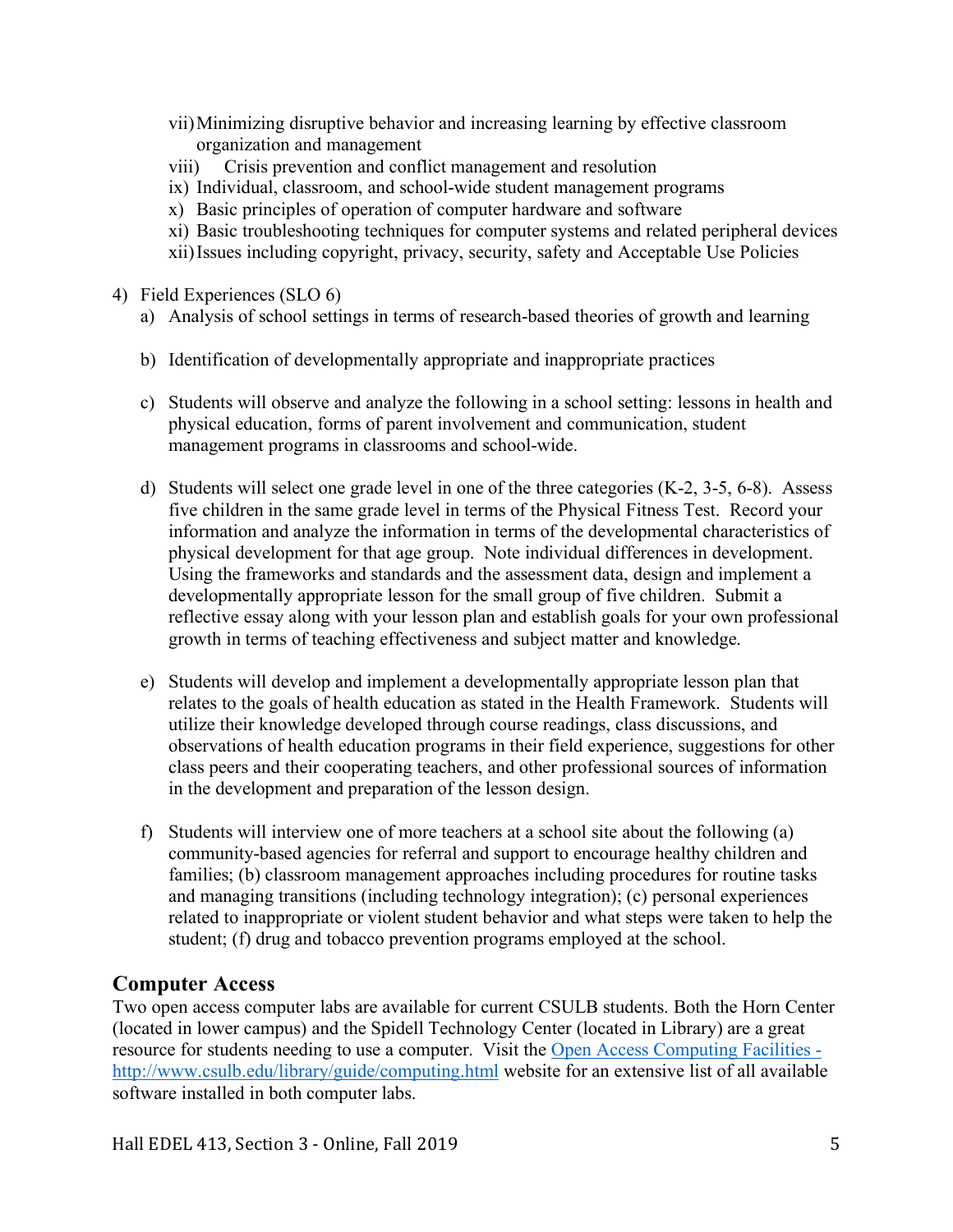## **BeachBoard Access**

To access this course on BeachBoard - https://bbcsulb.desire2learn.com/ you will need access to the Internet and a supported Web browser (Firefox is the recommended browser). You log in to BeachBoard - https://bbcsulb.desire2learn.com/ with your CSULB Campus ID and BeachID password. Bookmark this link for future use, or you can always access it by going to CSULB http://www.csulb.edu/'s homepage and clicking on the BeachBoard link at the top of the page. Once logged in to BeachBoard, you will see the course listed in the My Courses widget on the right; click on the title to enter the course.

#### **Technical Assistance**

If you need technical assistance at any time during the course or need to report a problem with BeachBoard, please contact the Technology Help Desk using their online form http://www.csulb.edu/divisions/aa/academic\_technology/thd/contact/ or by phone at (562) 985-4959 or visit them on campus in the Academic Service (AS) building, room 120.

### **Statement Regarding Students with Disabilities**

Students with disabilities who require reasonable academic accommodations are strongly encouraged to register with the Bob Murphy Access Center (BMAC) each semester. Students must submit supporting disability documentation to BMAC and provide faculty of any BMAC verification of accommodations as early in the semester as possible. BMAC is located in the Student Success Center, Room110 and can also be reached by phone at (562) 985-5401 or via email at bmac@csulb.edu.

## **Student Affairs Services and Programs for Students**

http://web.csulb.edu/divisions/students/programs.html

## **Student Affairs: Student Emergency Intervention and Wellness Program**

http://web.csulb.edu/divisions/students/studentdean/emergency\_grant/

The CSULB Student Emergency Intervention and Wellness Program (part of the Basic Needs Program) is a comprehensive initiative that identifies and immediately serves some of CSULB's most at-risk students which include our displaced students, food insecure students and students experiencing an emergency situation or crisis, such as the following:

- Student Emergency Grant
- The Meals Assistance Program (Feed a Need)
- Short-Term Emergency Housing Program

Criteria for eligibility include: Be an enrolled CSULB student; Be able to demonstrate an urgent financial need (Supporting documentation is helpful where appropriate); and Must have exhausted all sources of financial assistance and aid.

## **Assignments**

| <b>Assignment Description</b>                                                                        | Linked to SLO | <b>Points</b> |
|------------------------------------------------------------------------------------------------------|---------------|---------------|
| <b>Assignment #1 Weekly written responses</b><br>to the text and presentations (Discussion<br>Board) | $SLO \#3$     | 18            |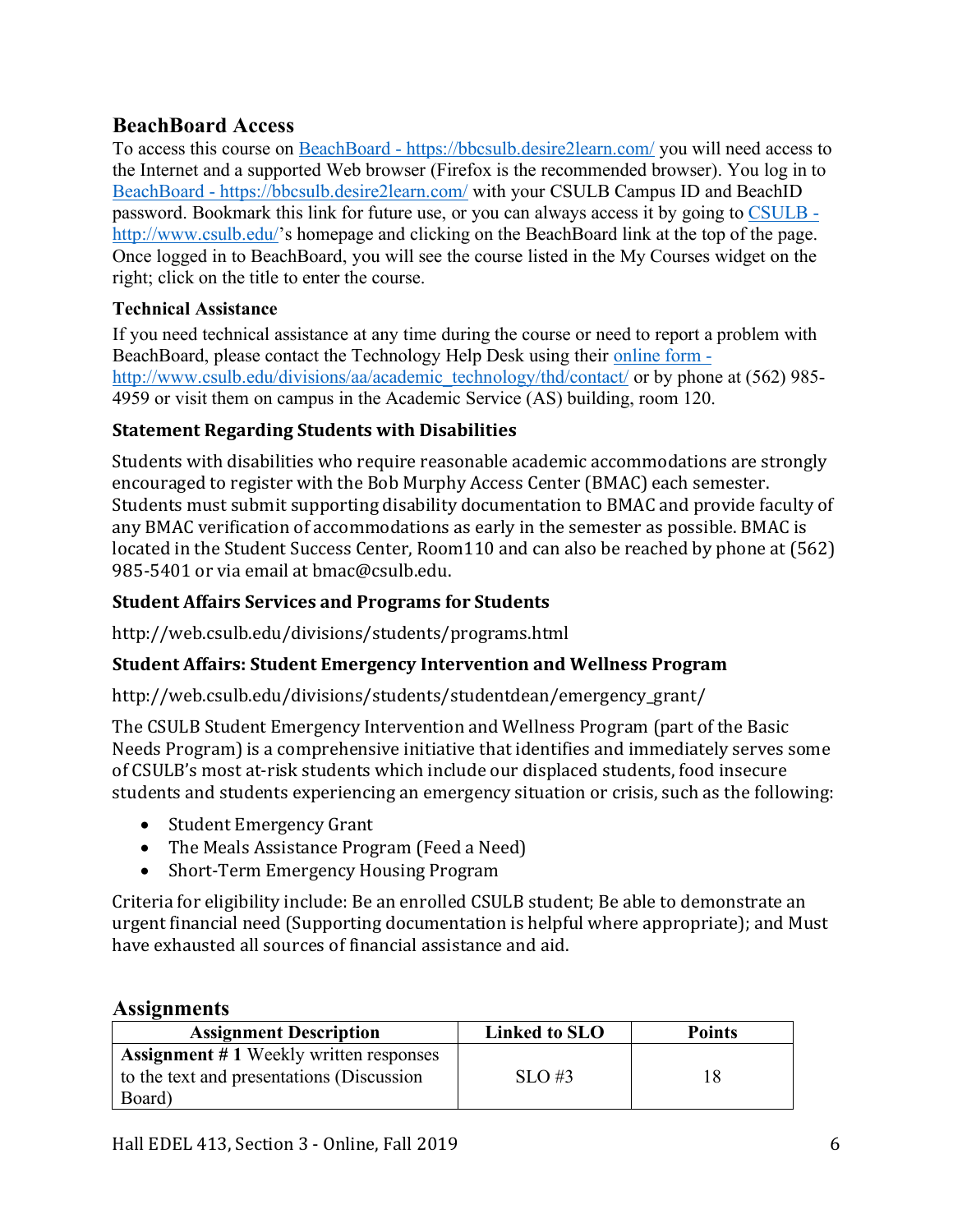| <b>Assignment #2 Text Chapter Presentation</b><br>Each of you will be assigned to a learning<br>team. Each learning team will present a<br>chapter from the text.                                                                                                                                                                               | $SLOs \# 1 \& 4$ | 20 |
|-------------------------------------------------------------------------------------------------------------------------------------------------------------------------------------------------------------------------------------------------------------------------------------------------------------------------------------------------|------------------|----|
| Assignment #3 IRIS Module and<br>Reflection                                                                                                                                                                                                                                                                                                     | $SLO$ #3         | 5  |
| Assignment #4 Observation of a PE or<br><b>Health Lesson</b><br>Observe a PE or Health lesson. Write a<br>one-page reflection about the lesson: What<br>was the lesson? Was it standards-based?<br>Was it developmentally appropriate for the<br>grade level? What visuals/hands-on<br>materials were used?                                     | $SLO \# 5$       | 10 |
| Assignment #5 IRIS Module and<br>Reflection                                                                                                                                                                                                                                                                                                     | $SLO$ #3         | 5  |
| <b>Assignment #6 Physical Education or</b><br><b>Health Lesson Plan and Presentation</b><br>Teach a PE lesson at your fieldwork site.<br>Using the PE Framework for California<br>Public Schools and PE Content Standards,<br>P.E. Central (on the internet), design and<br>implement a developmentally appropriate<br>lesson for the students. | $SLO \# 2 \& 4$  | 20 |
| <b>Assignment #7 Minimum 10 hours of</b><br>classroom observation, fieldwork<br>verification form and fieldwork questions<br>answered.                                                                                                                                                                                                          | <b>SLO#6</b>     | 10 |
| <b>Assignment #8 Final Assessment write a</b><br>three to five page paper demonstrating<br>understanding of specific topic.                                                                                                                                                                                                                     | $SLO$ #6         | 20 |

# **Course Grading Scale**

| 107 - 97 Points $=$  |                           | $\overline{A}$ | Mastery of the relevant course standards.                  |
|----------------------|---------------------------|----------------|------------------------------------------------------------|
| $96 - 86$ Points $=$ |                           | R              | Above average proficiency of the relevant course           |
|                      |                           |                | standards.                                                 |
| 85 - 75 Points       | $=$                       | $\mathcal{C}$  | Satisfactory proficiency of the relevant course standards. |
| 74 - 70 Points       | $=$                       | D              | Partial proficiency of the relevant course standards.      |
| $69 - 0$ Points      | $\mathbf{r} = \mathbf{r}$ | $\bm{F}$       | Little or no proficiency of the relevant course standards. |

# **Explanation of Assignments**

Discussion Board (Participation Credit)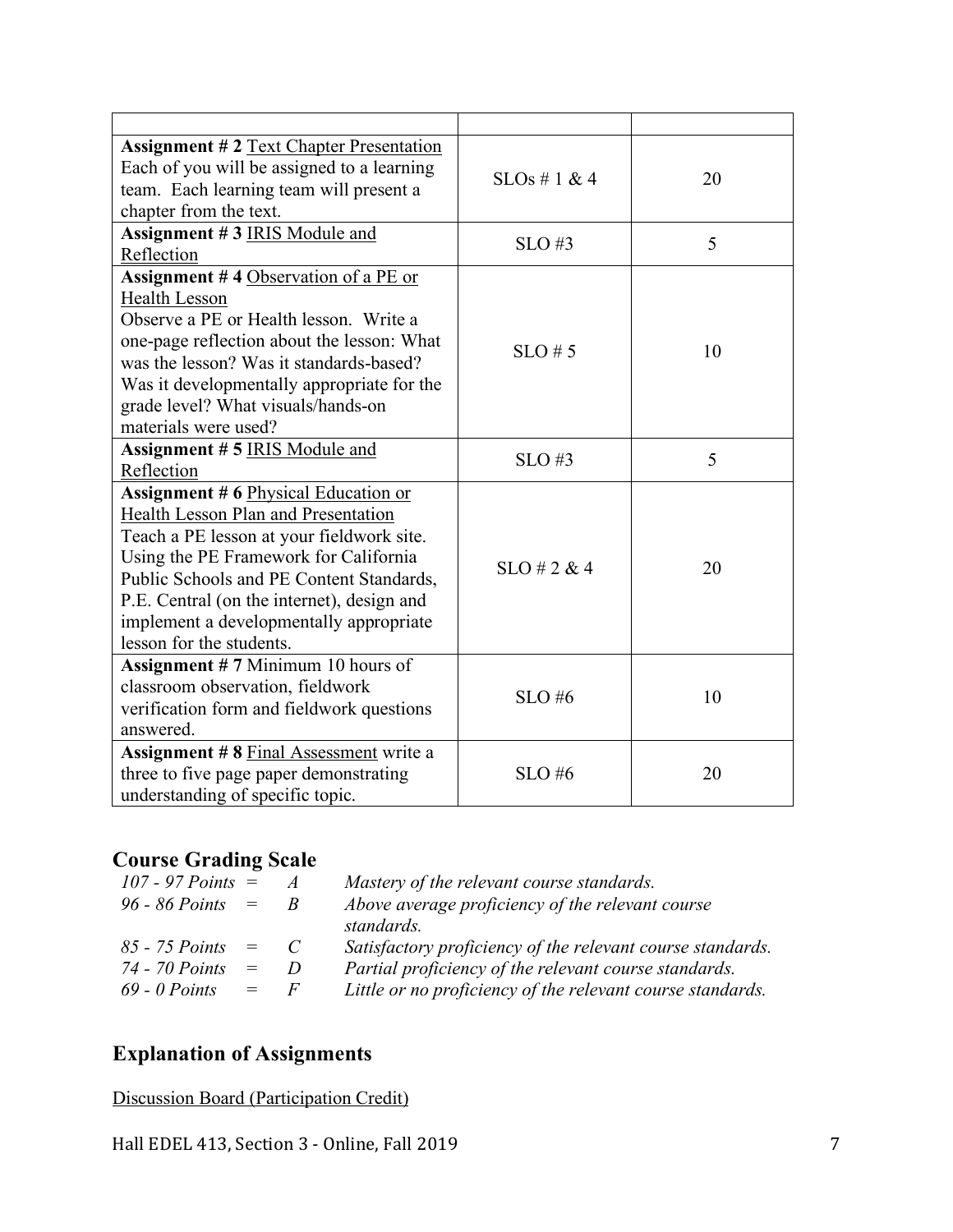Since this online class is asynchronous, the entire class is responsible for creating a community that supports, shares, celebrates and learns from one another. Regularly posting, responding and responding back will be key to building a supportive online classroom environment. Each week you will reply to a prompt posted in the discussion board forum. Your initial response should be substantive (a minimum of 100 words, reference course readings, theory, or personal experience). You must reply to the initial discussion post by Wednesday each week. You must respond to at least one other candidate's post on or before Friday each week. Failure to do so will result in a deduction of points. In addition to a weekly class discussion board, each student is also expected to post a thoughtful comment about each Health Chapter Presentation. Authors of the presentation are expected to comment to each post.

#### Course Assignments

You will find assignment guidelines or directions for all assignments under the Content Tab on BeachBoard.

#### Health Text Chapter Presentation

Randomly assigned groups will be given a text chapter. Your group will outline important concepts and ideas using PowerPoint, Prezi, or any type of presentation tool. If using PowerPoint, you should include a minimum of 30 slides plus references. You MUST use bullet points on the slides and include the key information in the NOTES section. If using a different presentation tool, you should create a handout to guide our learning. Post the presentation to the appropriate forum on the Discussion Board.

#### IRIS Module

Complete the IRIS module:

- Module: SOS: Helping Students Become Independent Learners
- Module: Collaborating with Families (Collaboration)

#### Observation of a PE **or** Health Lesson

Observe a PE or Health lesson. Write a one-page reflection about the lesson answering the following questions: What was the lesson? Was it standards-based? Was it developmentally appropriate for the grade level? What visuals/hands-on materials were used? Post your reflection to the Dropbox.

#### Physical Education or Health Lesson Plan and Presentation

Teach a PE **OR** a Health lesson at your fieldwork site. Using the PE Framework for California Public Schools and PE Content Standards, P.E. Central (on the internet), or the Health Content Standards, design and implement a developmentally appropriate lesson for the students. Submit the following to the Dropbox:

(1) Lesson plan in format listed below

(2) One-page reflection explaining how the students responded to your lesson, what you might do differently, and how you addressed developmental appropriateness.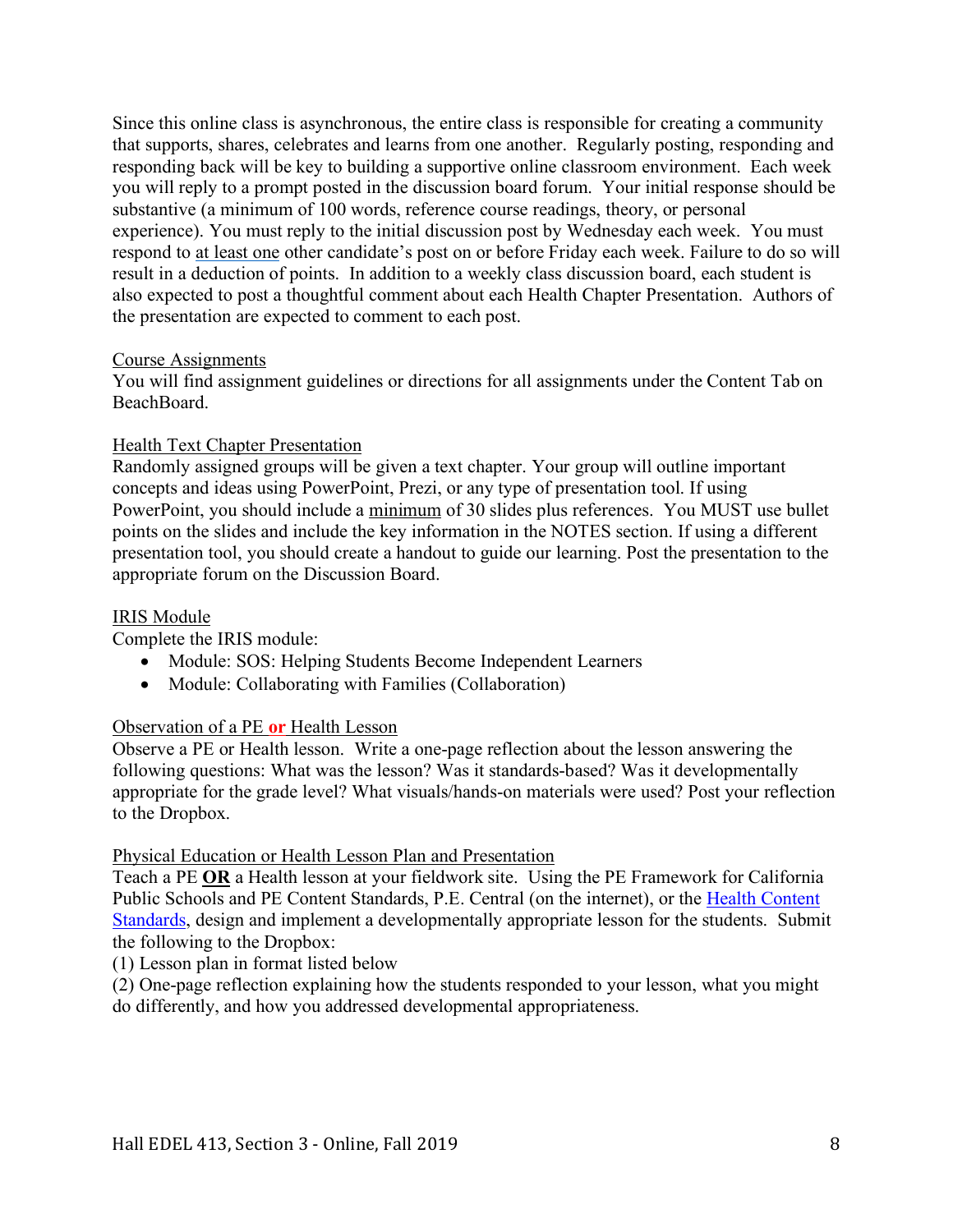### **Lesson Plan Format**

Objective – What will your students be able to do? Begin with the words, "Students will…" California Standards – Insert the standards

Grade Level – Insert the grade level you are working with

Activate Prior Knowledge – What questions will you ask to learn about what your students already know about the topic?

Materials for the Lesson – List all materials necessary for the lesson

Direct Instruction – Teach the lesson, model by providing demonstrations. Begin with the words, "Teacher will…

Guided Practice – Students practice together while being scaffolded and supported and guided by the teacher.

Independent Practice – Students have an opportunity to practice the new skills or use new information on their own. Begin with the words, "Students will…"

Assessment – How will you assess the students' attainment of the objectives? Will you keep observational records? Use a rubric? Create a checklist?

*Things to Keep in Mind*: English learner strategies, multiple intelligences, behavior management, groupings, time, and materials for the lesson, special needs students and adaptations

## Fieldwork:

You will observe and analyze the following in a school setting: lessons in health or physical education, forms of parent involvement and communication, student management programs in classrooms and school-wide. In addition, you will assess children in the same grade in terms of their Physical Fitness, and analyze the information in terms of the developmental characteristics of physical development for that age group, as well as note individual differences in development.

#### Final Assignment

Write a three to five-page paper (Times New Roman, 12-point font, double spaced) demonstrating understanding of one of the following **topics and ALL subtopics** (cite textbooks, external resources, and personal experience):

**Choice 1:** Research-Based Theories and Principles of Human Development and Learning (SLOs 1, 3)

- A. Prevailing contemporary theories of development and learning
	- i. Theories of learning
	- ii. Theories of motivation
- B. Educating the whole child (e.g. intellectual, moral/ethical, social/emotional, physical, personal)
	- i. Developmental characteristics of the following age groups: K-2 (5-8 years); 3- 5 (9-11 years); 6-8 (12-14 years)
- C. How theories inform practices and policies in school settings and the effect of student conduct, attitudes and achievements
- D. Developmentally appropriate practices
	- i. Concept defined

Hall EDEL 413, Section 3 - Online, Fall 2019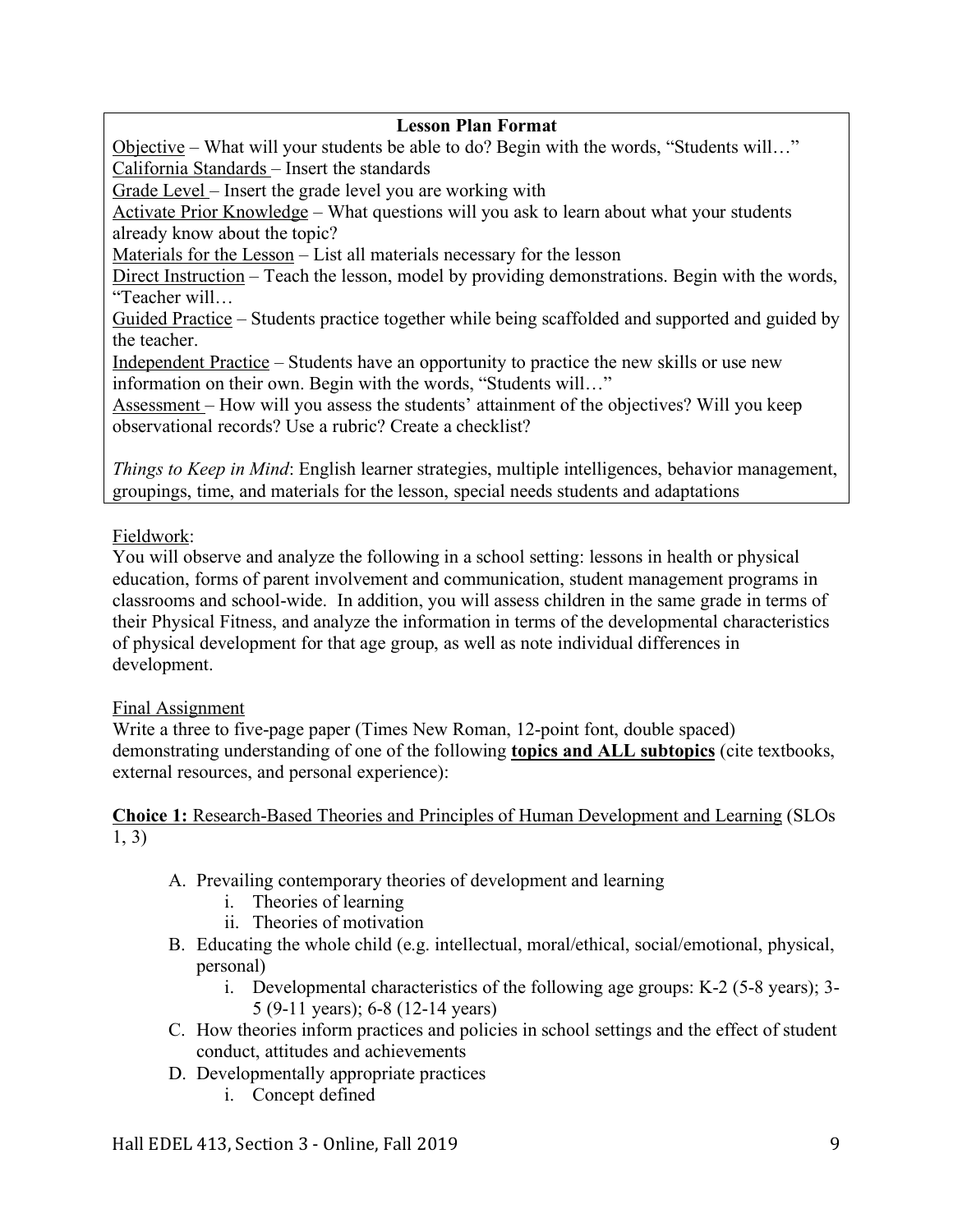ii. Analysis of developmentally appropriate and inappropriate practices

### **Choice 2:** Subject-specific Pedagogy in Health and Physical Education (SLO 4)

- A. California curriculum frameworks for Health and Physical Education
	- i. Goals of the physical education program
	- ii. Goals of the health education program
- B. Developmentally appropriate instruction in health and physical education in grades K-2, 3-5, and 6-8
- C. State-adopted instructional materials
- D. Resources for lesson planning

#### **Choice 3:** Creating a Supportive, Healthy Environment for Student Learning (SLO #2 & 5)

- A. The Child, the Family, and the School
	- i. Diverse family structures and child rearing practices
	- ii. Effects of family involvement on teaching, learning and academic achievement
	- iii. Effective communication with all families
	- iv. Support and resource roles of families
	- v. and innovative strategies for parents, communities, and schools working together
	- vi. Models for parent-school-community partnerships

#### **Choice 4:** Student Health and Safety

- A. Major laws, concepts and principals related to student health and safety
- B. Health status of children and youth
- C. Impact of student health on academic achievement
- D. Common chronic and communicable diseases of children and adolescents
- E. strategies for encouraging healthy nutrition of children and youth
- F. Physiological and sociological effects of alcohol, narcotics, drugs and tobacco

#### **Choice 5:** Referral and Support Services for Healthy Families and Children

- A. Identification of children suffering from physical, psychological, emotional or social health problems
- B. Community-based service agencies

#### **Choice 6:** Respectful, Effective Learning Environments

- A. School factors influencing students' learning and behavior
- B. Students' personal needs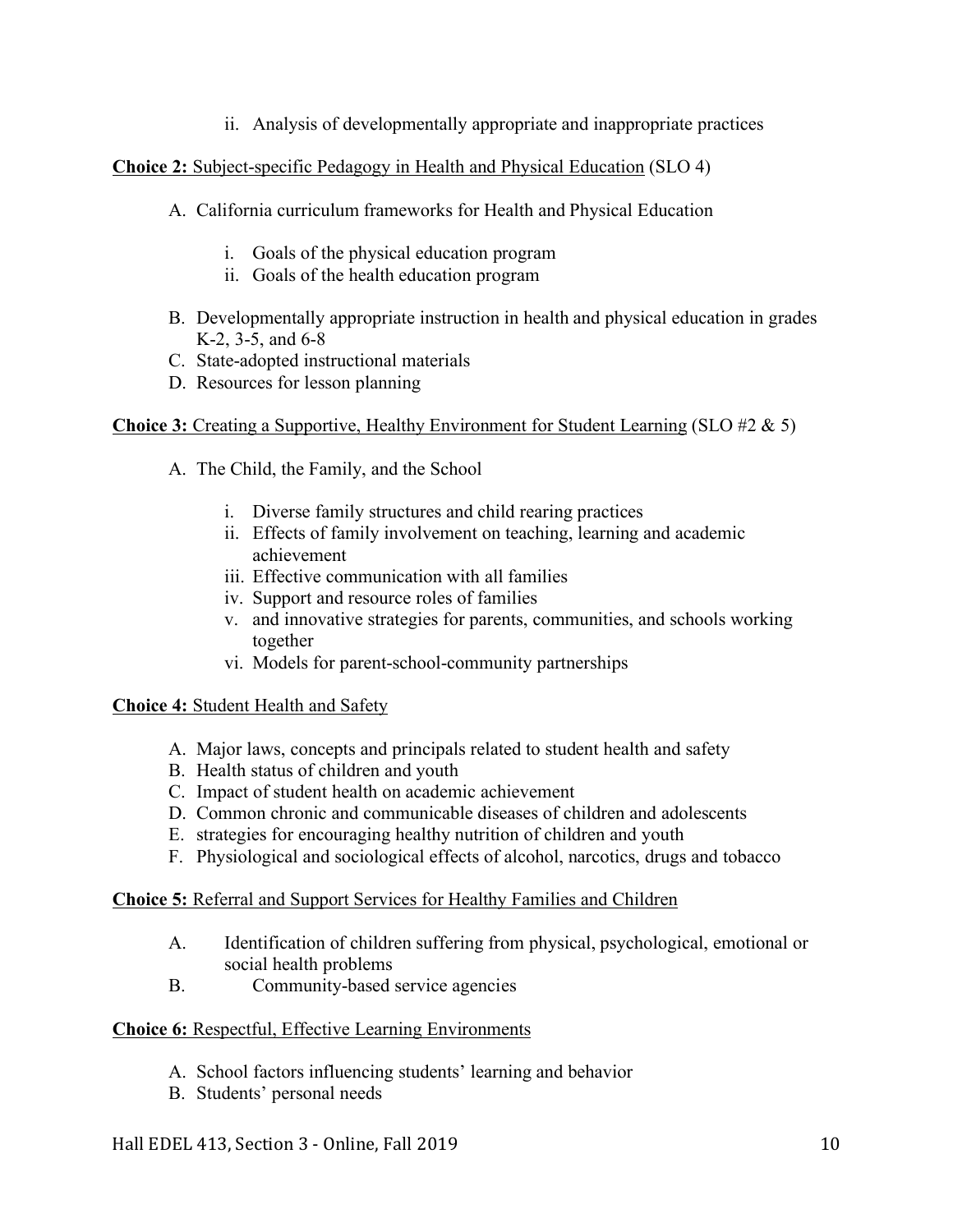- C. Issues of power, control, order and caring
- D. Establishing positive teacher-student relationships
- E. Creating positive peer relationships
- F. Students' motivation to learn
- G. Minimizing disruptive behavior and increasing learning by effective classroom organization and management
- H. Prevention and conflict management and resolution

## **Course Policies and Requirements**

#### **Communication Policy**

For all course and assignment related questions, students should post questions to the *Virtual Office* in the Discussion Board on BeachBoard. If it is a private matter, students may contact the instructor via email.

#### **Assignments/Late work/Make-up policy**

All assignments are to be typed in Times New Roman; 12-point font, double spaced, and uploaded to BeachBoard except when otherwise indicated.

Assignments are performance-based and graded according to specific criteria as stated on Assignment Rubrics.

Prior to doing any assignment, use the rubric as a checklist for your work. The instructor is more than willing to clarify any questions about assignment criteria.

Partial or off-topic assignments will not be accepted for grading.

Late assignments, turned in after the due date stated in the syllabus, will be assessed a 20% grade point penalty. No assignments will be accepted one week or more after the initial due date. No late assignments will be eligible for extra credit points.

No late assignments will be accepted one week before the final day of class, or thereafter.

Keep a copy of each assignment for your own records.

At the instructor's discretion, students will be given the opportunity to rewrite no more than two (2) assignments during the semester. No late papers, off-topic, or incomplete assignments are eligible for rewriting. Inattention to the assignment criteria in the rubric sheet disqualifies a paper for rewriting. No extra credit is assessed to rewritten assignments.

Students choosing to rewrite an assignment will have a one-week deadline. For example, once an assignment is returned, the student will have seven days to rewrite and submit it for a change of grade. Rewritten assignments are not eligible for full credit. They will automatically be deducted 20%.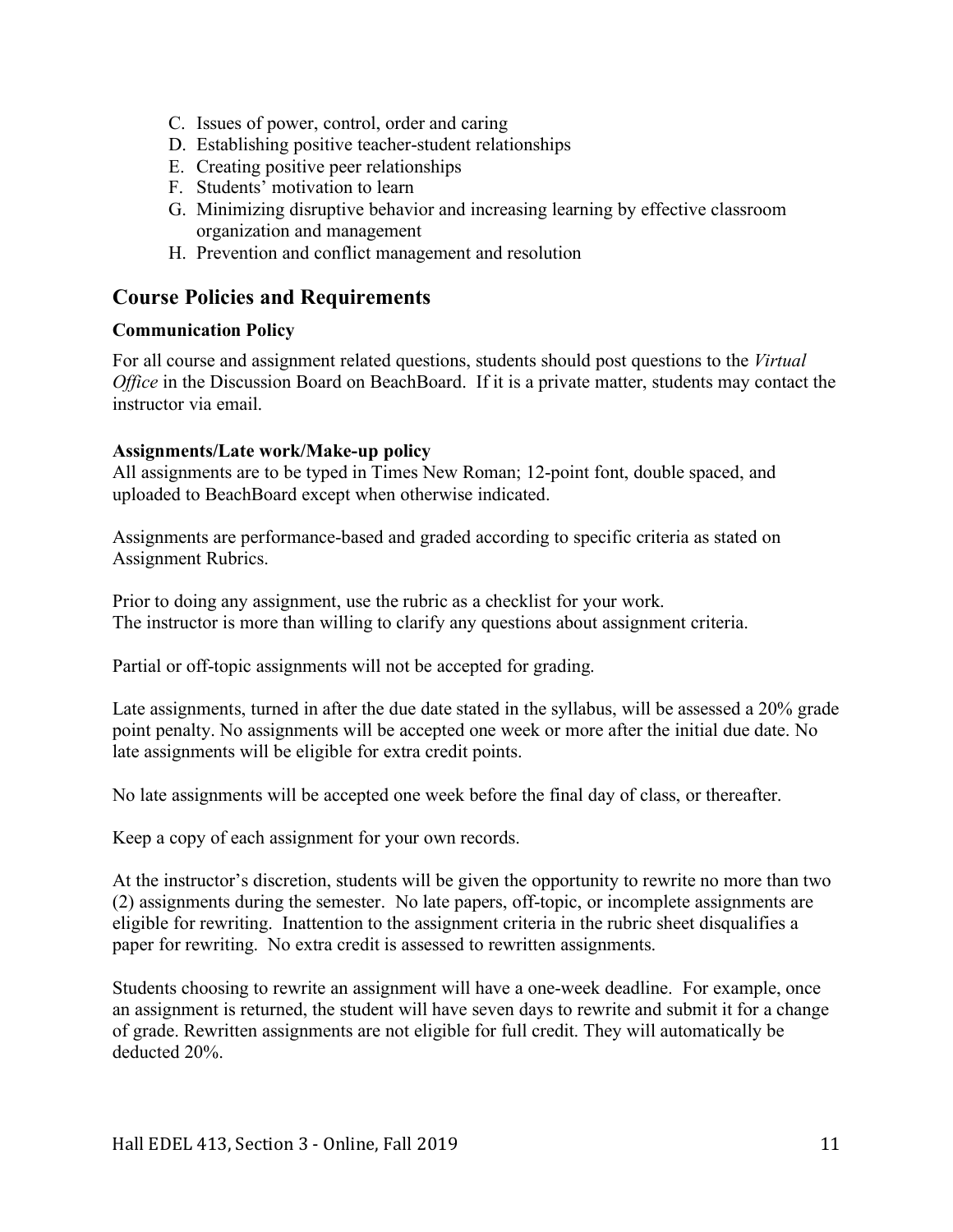#### **Plagiarism/Academic Integrity Policy**

Work that you submit is assumed to be original unless your source material is documented appropriately, such as a Works Cited page. Using the ideas or words of another person, even a peer, or a web site, as if it were your own, is plagiarism. Students should read the section on http://www.csulb.edu/divisions/aa/catalog/current/academic\_information/cheating\_plagiarism.ht ml.

#### **University Withdrawal Policy**

Class withdrawals during the final 3 weeks of instruction are not permitted except for a very serious and compelling reason such as accident or serious injury that is clearly beyond the student's control and the assignment of an Incomplete grade is inappropriate (see Grades http://www.csulb.edu/depts/enrollment/student\_academic\_records/grading.html). Application for withdrawal from CSULB or from a class must be officially filed by the student with Enrollment Services whether the student has ever attended the class or not; otherwise, the student will receive a grade of "WU" (unauthorized withdrawal) in the course. Please refer to the CSULB Course Catalog -

http://www.csulb.edu/divisions/aa/catalog/current/academic\_regulations/withdrawal\_policy.html to get familiar with the policy.

#### **Attendance Policy**

You are expected to check BeachBoard daily for new posts. You must participate on BeachBoard for a minimum of two days a week (discussion response and reply). Please refer to and get familiar with the CSULB Attendance Policy http://www.csulb.edu/divisions/aa/catalog/current/academic\_information/class\_attendance.html

#### **Statement Regarding Students with Disabilities**

Students with disabilities who require reasonable academic accommodations are strongly encouraged to register with the Bob Murphy Access Center (BMAC) each semester. Students must submit supporting disability documentation to BMAC and provide faculty of any BMAC verification of accommodations as early in the semester as possible. BMAC is located in the Student Success Center, Room110 and can also be reached by phone at (562) 985-5401 or via email at bmac@csulb.edu.

#### **Student Affairs Services and Programs for Students**

http://web.csulb.edu/divisions/students/programs.html

#### **Student Affairs: Student Emergency Intervention and Wellness Program**

http://web.csulb.edu/divisions/students/studentdean/emergency\_grant/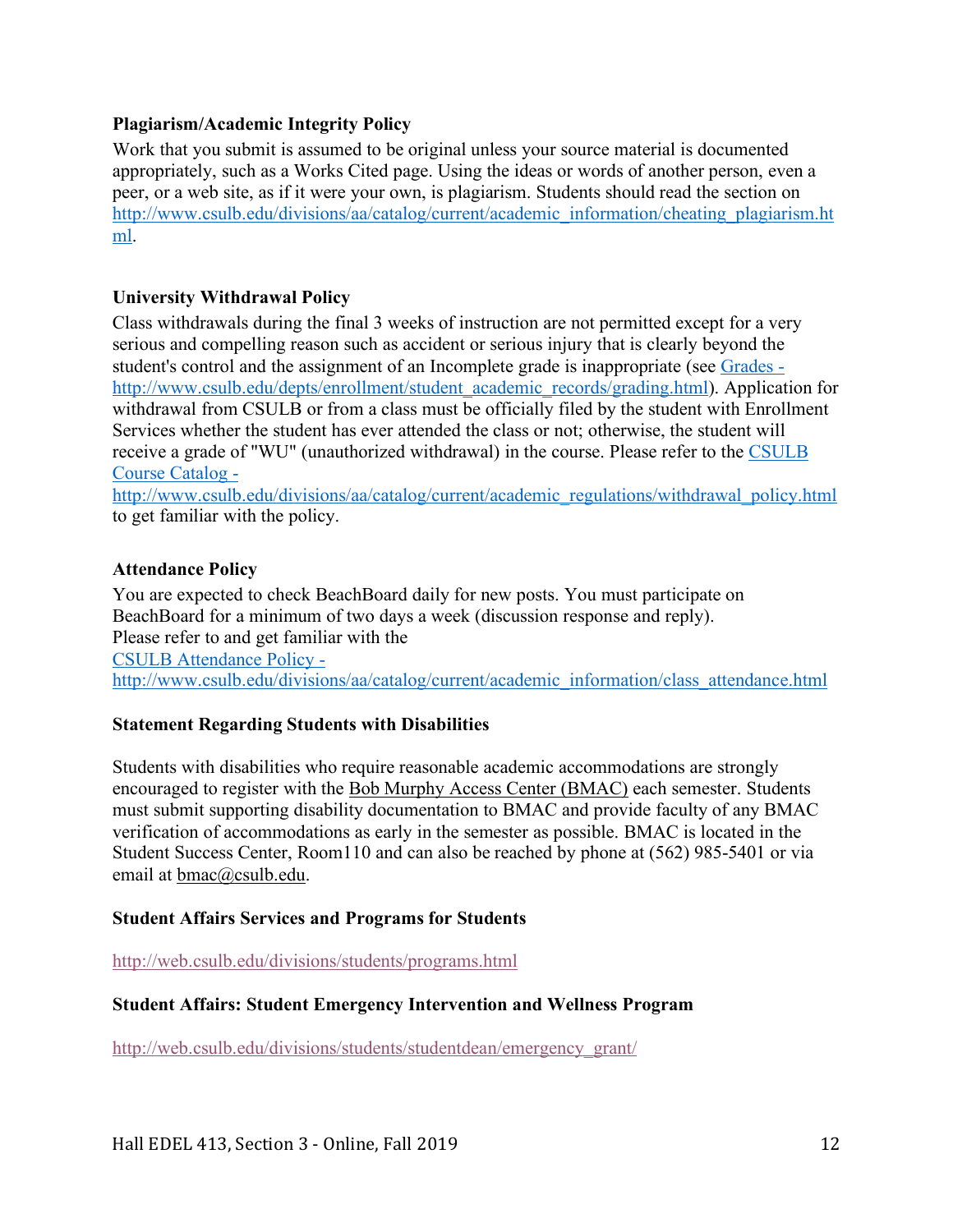The CSULB Student Emergency Intervention and Wellness Program (part of the *Basic Needs Program*) is a comprehensive initiative that identifies and immediately serves some of CSULB's most at-risk students which include our displaced students, food insecure students and students experiencing an emergency situation or crisis, such as the following:

Student Emergency Grant

The Meals Assistance Program (Feed a Need)

Short-Term Emergency Housing Program

Criteria for eligibility include: Be an enrolled CSULB student; Be able to demonstrate an urgent financial need (Supporting documentation is helpful where appropriate); and Must have exhausted all sources of financial assistance and aid.

### **\****Selected Bibliography*

- Adelman, Howard (1998). School Counseling, Psychological, and Social Services, in (Eva Marx, Susan Frelick Wooley, and Daphne Northrop, Editors) *Health Is Academic: A Guide to Coordinated School Health Programs*. New York: Teachers College Press.
- *Appropriate practices for elementary school physical education*. 2000. Reston, VA: National Association for Sport and Physical Education.
- *Appropriate practices for middle school physical education*. 2001. Reston, VA: National Association for Sport and Physical Education.
- Araujo, D. (1997). Expecting questions about exercise and pregnancy. *The Physician and Sportsmedicine*, 25 (4), 85–93.
- *Assessing Health Literacy: Assessment Framework* (1998). Prepared by the Council of Chief State School Officers. Soquel, Calif.: ToucanEd Publications
- Baranowski, T.; C. L. Perry; and G. S. Parcel (1997). "How Individual Environments and Health Behavior Interact: Social Cognitive Theory," in Health Behavior and Health Education. Edited by K. Glanz, F. M. Lewis, and B. K. Riner. San Francisco: Jossey-Bass, Inc.
- Benard, Bonnie. (1998). "Resiliency Study," in *Getting Results, Part I: California Action Guide to Creating Safe and Drug-Free Schools and Communities*. Sacramento: California Department of Education.
- *The Best Intentions: Unintended Pregnancy and the Well-Being of Children and Families* (1995). Edited by S. Brown and L. Eisenberg. Washington, D.C.: National Academic Press.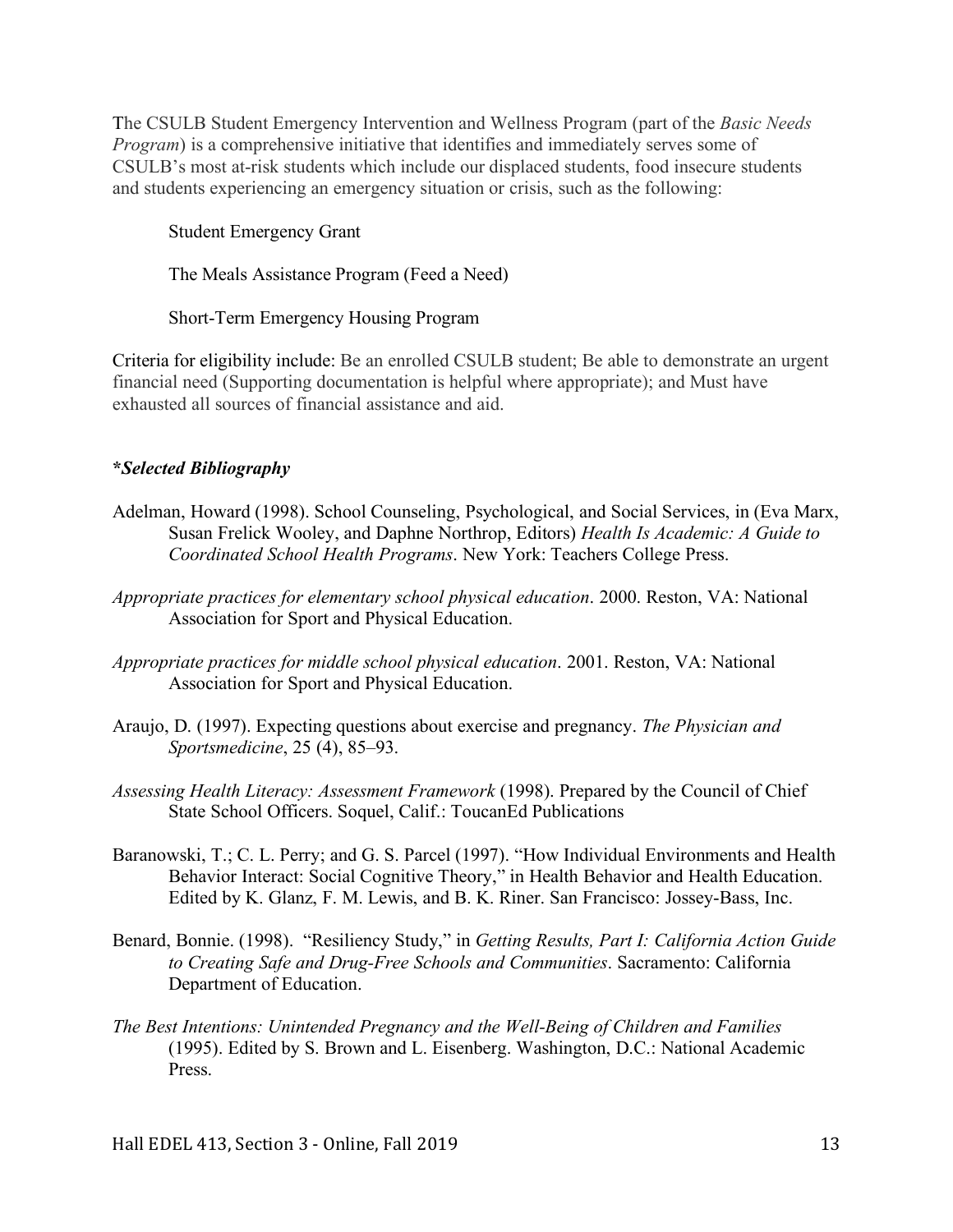- Botvin, G. J., & Botvin, E. M. (1992). Adolescent tobacco, alcohol, and drug abuse: Prevention strategies, empirical findings, and assessment issues. *Journal of Developmental and Behavioral Pediatrics*, 13, 291–301.
- Bruvold, W. H. (1993). A meta-analysis of adolescent smoking prevention programs. *American Journal of Public Health*, 83, 872–80.
- *California Healthy Kids Survey*. (1999). Sacramento: California Department of Education.
- *California Safe Schools Assessment: Promoting Safe Schools*—1998-99 Results (2000). Prepared by the California Department of Education, the Butte County Office of Education, and Duerr Evaluation Resources. Sacramento: California Department of Education.
- Clark, Jane E., et al. (April, 2005). "Developmental Coordination Disorder: Issues, Identification, and Intervention," *Journal of Physical Education, Recreation and Dance*, Vol. 76, No. 4, 49–53.
- *Co-curricular Physical Activity and Sport Programs for Middle School Students* (2002). Reston, VA: National Association for Sport and Physical Education.
- *Control and Prevention* (2003). A Composite of Laws, California Special Education Programs, 25th Edition. Sacramento: California Department of Education.
- Datnow, Amanda; Lea Hubbard; and Elisabeth Woody. (2001). *Is Single Gender Schooling Viable in the Public Sector? Lessons from California's Pilot Program. Final Report*. New York: Ford Foundation; Chicago, IL: Spencer Foundation.
- Dwyer, K., and D. Osher. (2000). *Safeguarding Our Children: An Action Guide*. Washington, D.C.: U.S. Department of Education and U.S. Department of Justice, American Institutes for Research.
- *Enrolling Students Living in Homeless Situations. Sacramento* (1999): California Department of Education, Family and Community Involvement: School Health Advisory Councils. Prepared by the California Center for Health Improvement, Sacramento.
- *Guidelines for School-Based Suicide Prevention Programs* (1999). Washington, D.C.: American Association of Suicide-ology.
- *Getting Results* (1999). Update 1: Positive Youth Development: Research, Commentary, and Action. Sacramento: California Department of Education.
- *Improving School Health: A Guide to School Health Councils* (1999). Developed by Christin P. Bellian. Atlanta: American Cancer Society.
- *Improving School Health: A Guide to School Health Councils* (1999). Developed by Christin P. Bellian. Atlanta: American Cancer Society.

Hall EDEL 413, Section 3 - Online, Fall 2019 14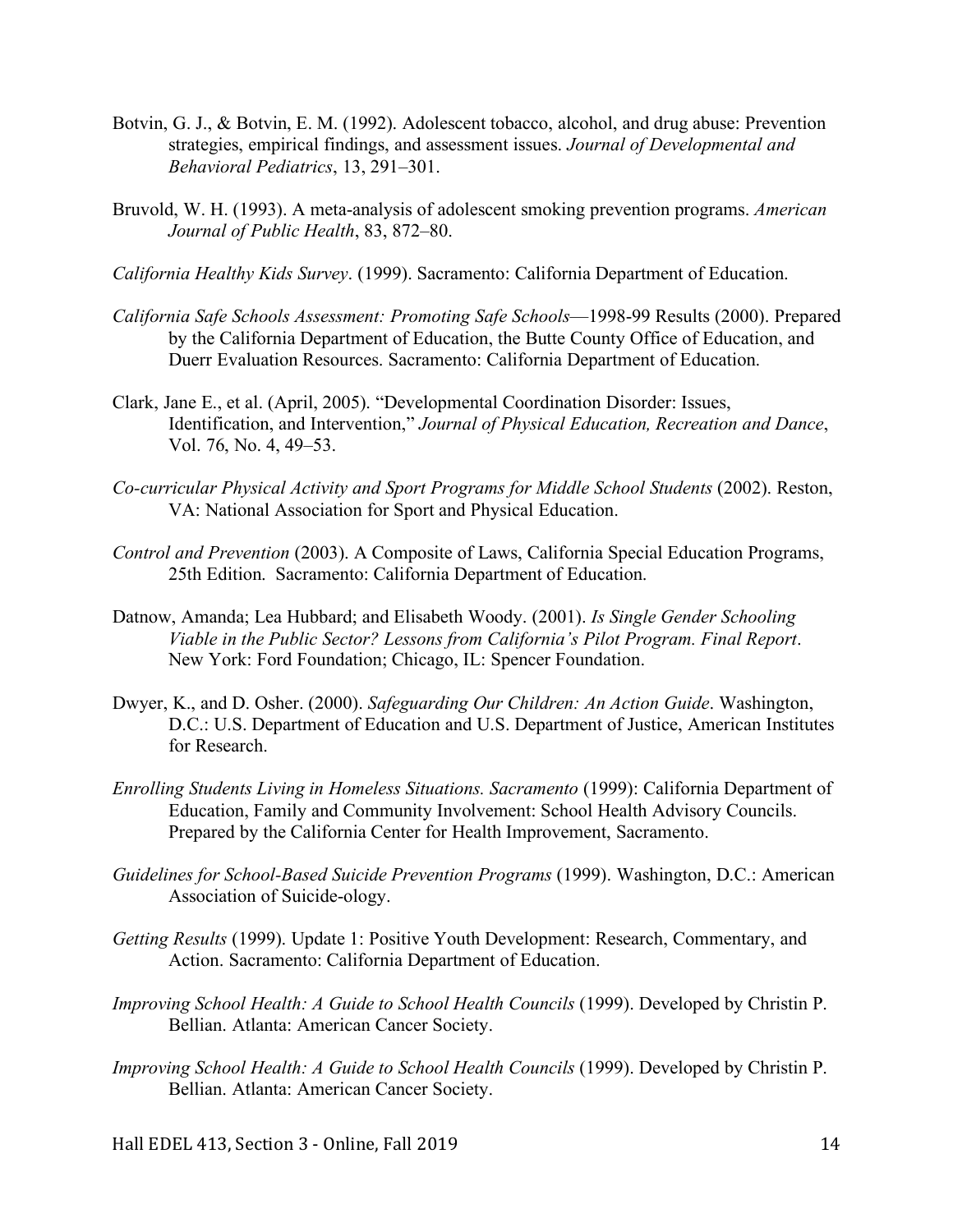- Johnson, Lynn V. (2005). "Choosing Appropriate Assessments," Journal of Physical Education, Recreation and Dance, Vol. 76, No. 8 (October), 46–47, 56.
- Lieberman, L. J., James, A.R., & Ludwa, N. (2004). The impact of inclusion in general physical education for all students. *Journal of Physical Education, Recreation and Dance*. 76 (5), 37–41, 55.
- Mohnsen, Bonnie, ed. (2003) *Concepts and Principles of Physical Education: What Every Student Needs to Know*. Reston, VA: National Association for Sports and Physical **Education**
- *Physical Education and Activity Guidelines*. 1999. Port Washington, NY: National Marfan Foundation.
- Smith, S. P. (2005). Beyond games, gadgets and gimmicks: Differentiating instruction across domains in physical education. *Journal of Physical Education, Recreation and Dance*, 76 (8), 38–45.
- Smithers, A., & Robinson, P. (2006). *The Paradox of Single-Sex and Co-Educational Schooling*. Centre for Education and Employment Research, London: University of Buckingham, England.
- *Taking Action for Healthy School Environments: Linking Education, Activity, and Food in California Secondary Schools*. 2006. Sacramento: California Department of Education.
- United States Department of Health and Human Services. 2007. *The Surgeon General's Call to Action to Prevent and Decrease Overweight and Obesity Fact Sheet: Overweight in Children and Adolescents*. http://www.surgeongeneral.gov/ topics/obesity/calltoaction/fact\_adolescents.htm.
- Wegis, H., & Van Der Mars, H. (2006). Integrating assessment and instruction: Easing the process with PDAs. *Journal of Physical Education, Recreation and Dance*, 7 (1) 27–34, 52.

#### **I LOOK FORWARD TO A SUCCESSFUL SEMESTER!**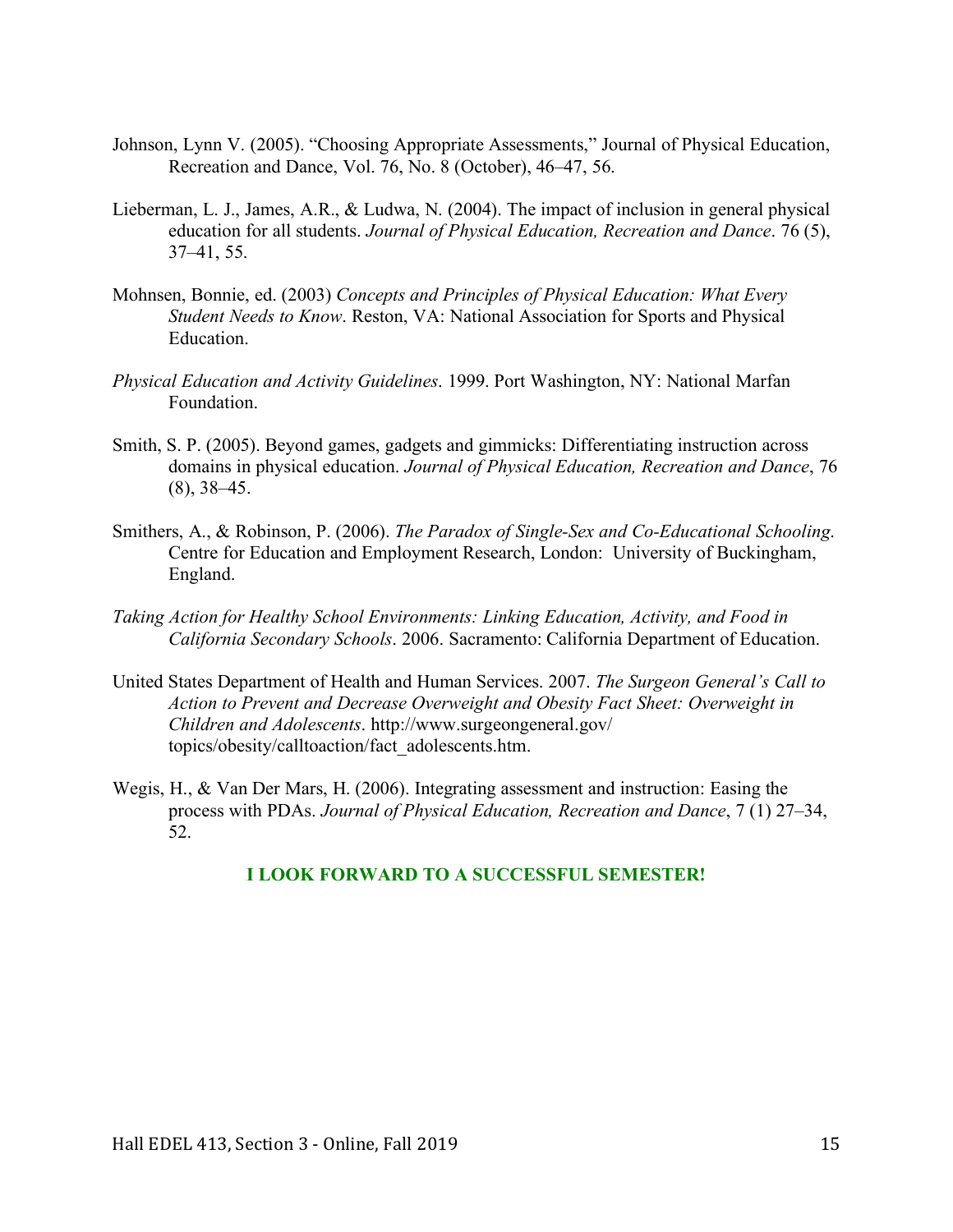# **Tentative Course Outline (***subject to change***)**

| <b>Module/Dates</b> | <b>Course Topics</b>               | <b>Fieldwork Tasks</b>     | <b>Assignments</b>                           |
|---------------------|------------------------------------|----------------------------|----------------------------------------------|
|                     | Introductions:                     | Begin to look for a        | Complete Mini-Bio and                        |
|                     | Establishing an Online             | <b>Fieldwork Location</b>  | Learning Styles                              |
| 1                   | Community                          | where you can observe      | Inventory. See my                            |
| August              |                                    | Physical Education         | example on BB. Post by                       |
| $26 - 30$           | Getting Acquainted with            | and/or Health Lessons      | Wednesday, reply to at                       |
|                     | the Asynchronous                   |                            | least one classmate's                        |
|                     | Forum                              |                            | post by Friday.                              |
|                     | <b>Classroom Management</b>        | Determine your             | Read Jones Chapter 1                         |
|                     | in Perspective                     | <b>Fieldwork Location</b>  |                                              |
| $\overline{2}$      |                                    |                            | Reply (Due Wed) and                          |
| September           |                                    |                            | Respond (Due Fri) on                         |
| $3 - 6$             |                                    |                            | the Discussion Board                         |
|                     |                                    |                            |                                              |
|                     |                                    |                            | Begin the IRIS Module                        |
|                     | <b>Understanding Students'</b>     | Secure your Fieldwork      | Read Jones Chapter 2                         |
|                     | <b>Basic Psychological</b>         | Location                   |                                              |
|                     | Needs                              |                            | Reply (Due Wed) and                          |
| 3                   |                                    |                            | Respond (Due Fri) on                         |
| September           |                                    |                            | the Discussion Board                         |
| $9 - 13$            |                                    |                            |                                              |
|                     |                                    |                            | <b>IRIS Module Reflection</b>                |
|                     |                                    |                            | and Screenshot (Due to                       |
|                     |                                    |                            | the Dropbox Wed)                             |
|                     | <b>Establishing Positive</b>       | Observe a Physical         | Read Jones Chapter 3                         |
|                     | Student-Teacher                    | <b>Education or Health</b> | and Telljohann Chapter                       |
|                     | Relationships                      | lesson and take notes on   | 1                                            |
|                     |                                    | the learning               |                                              |
| $\overline{4}$      | Whole School, Whole                | environment                | Reply (Due Wed) and                          |
| September           | Community, Whole                   |                            | Respond (Due Fri) on<br>the Discussion Board |
| $16 - 20$           | Childe: A Collaborative            |                            |                                              |
|                     | Approach to Learning<br>and Health |                            |                                              |
|                     |                                    |                            | Team PowerPoint (Due<br>Wed) Responses (Due  |
|                     |                                    |                            |                                              |
|                     |                                    |                            | Fri)                                         |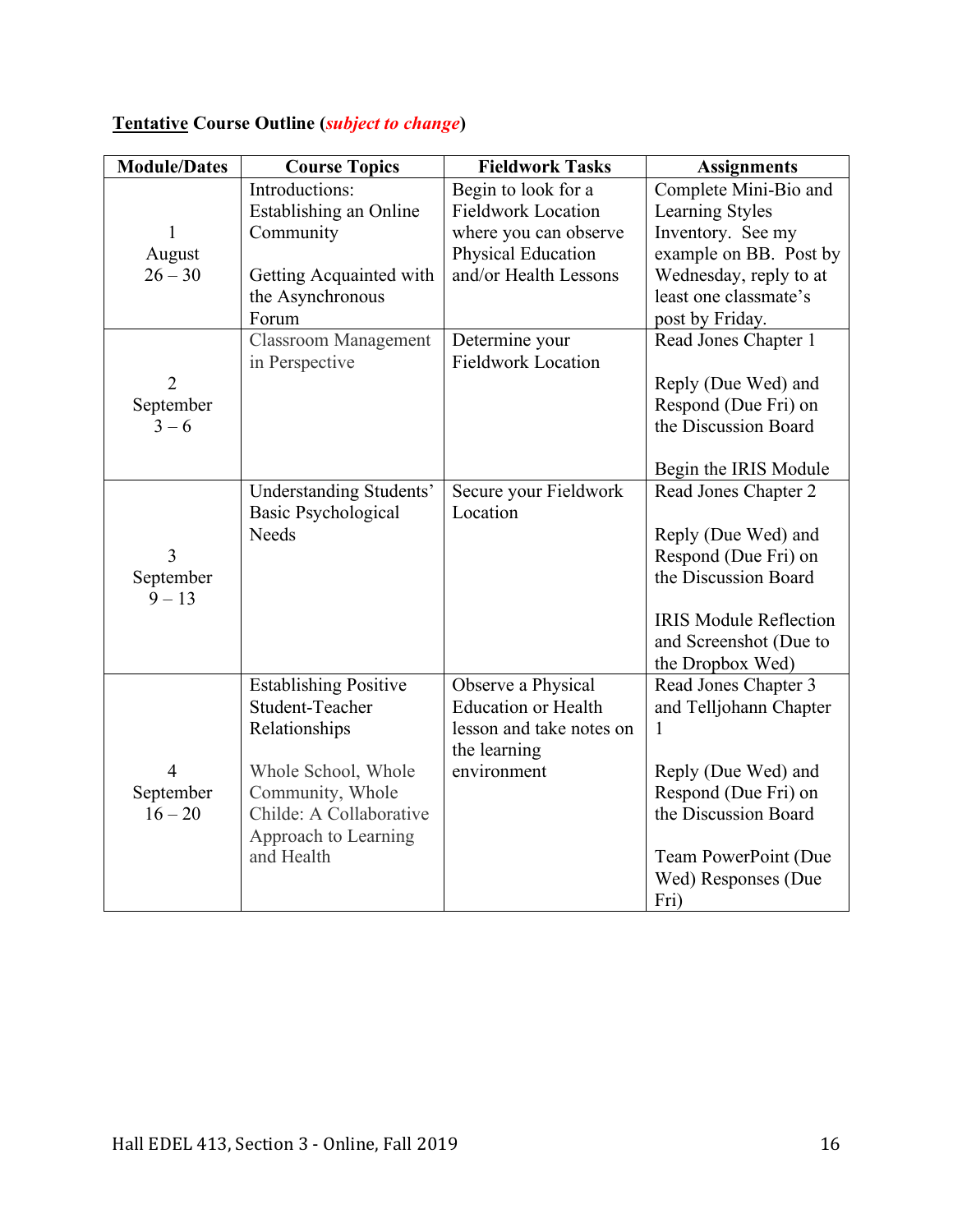| 5<br>September<br>$23 - 27$     | <b>Creating Positive Peer</b><br>Relationships<br>Comprehensive School<br>Education: Applying the<br>Science of Education to<br><b>Improving Health</b><br>Instruction                       | Observe a Physical<br><b>Education or Health</b><br>lesson and take notes on<br>students' motivation to<br>learn                                                                                                                                                          | Read Jones Chapter 4<br>and Telljohann Chapter<br>$\overline{2}$<br>Reply (Due Wed) and<br>Respond (Due Fri) on<br>the Discussion Board<br>Team PowerPoint (Due<br>Wed) Responses (Due<br>Fri)                                                                                                                                                              |
|---------------------------------|----------------------------------------------------------------------------------------------------------------------------------------------------------------------------------------------|---------------------------------------------------------------------------------------------------------------------------------------------------------------------------------------------------------------------------------------------------------------------------|-------------------------------------------------------------------------------------------------------------------------------------------------------------------------------------------------------------------------------------------------------------------------------------------------------------------------------------------------------------|
| 6<br>September 30-<br>October 4 | <b>Working with Parents</b><br>Standards-Based<br>Planning, Teaching and<br>Assessment in Health<br>Education                                                                                | Speak to host teacher to<br>identify (a) effective<br>communication with all<br>families; (b) traditional<br>and innovative<br>strategies for parents,<br>communities, and<br>schools working<br>together; (c) models for<br>parent-school-<br>community<br>partnerships. | Read Jones Chapter 5<br>and Telljohann Chapter<br>3<br>Begin the IRIS Module<br>$\sim$ Collaborating with<br>Families<br>Team PowerPoint (Due<br>Wed) Responses (Due<br>Fri)                                                                                                                                                                                |
| 7<br>October $7-11$             | Developing Standards<br>for Classroom Behavior<br>and Methods for<br>Maximizing On-Task<br><b>Student Behavior</b><br>Building and Managing<br>the Safe and Positive<br>Learning Environment | Observe a Physical<br><b>Education or Health</b><br>lesson and take notes on<br>developmental<br>characteristics of the<br>whole child (e.g.<br>physical, cognitive,<br>linguistic, emotional,<br>social, moral)                                                          | Read Jones Chapter 6<br>and Telljohann Chapter<br>$\overline{4}$<br>Reply (Due Wed) and<br>Respond (Due Fri) on<br>the Discussion Board<br><b>IRIS Module Reflection</b><br>and Screenshot (Due to<br>the Dropbox Wed)<br>Team PowerPoint (Due<br>Wed) Responses (Due<br>Fri)<br>Begin One-page<br>reflection on one of the<br>lessons you have<br>observed |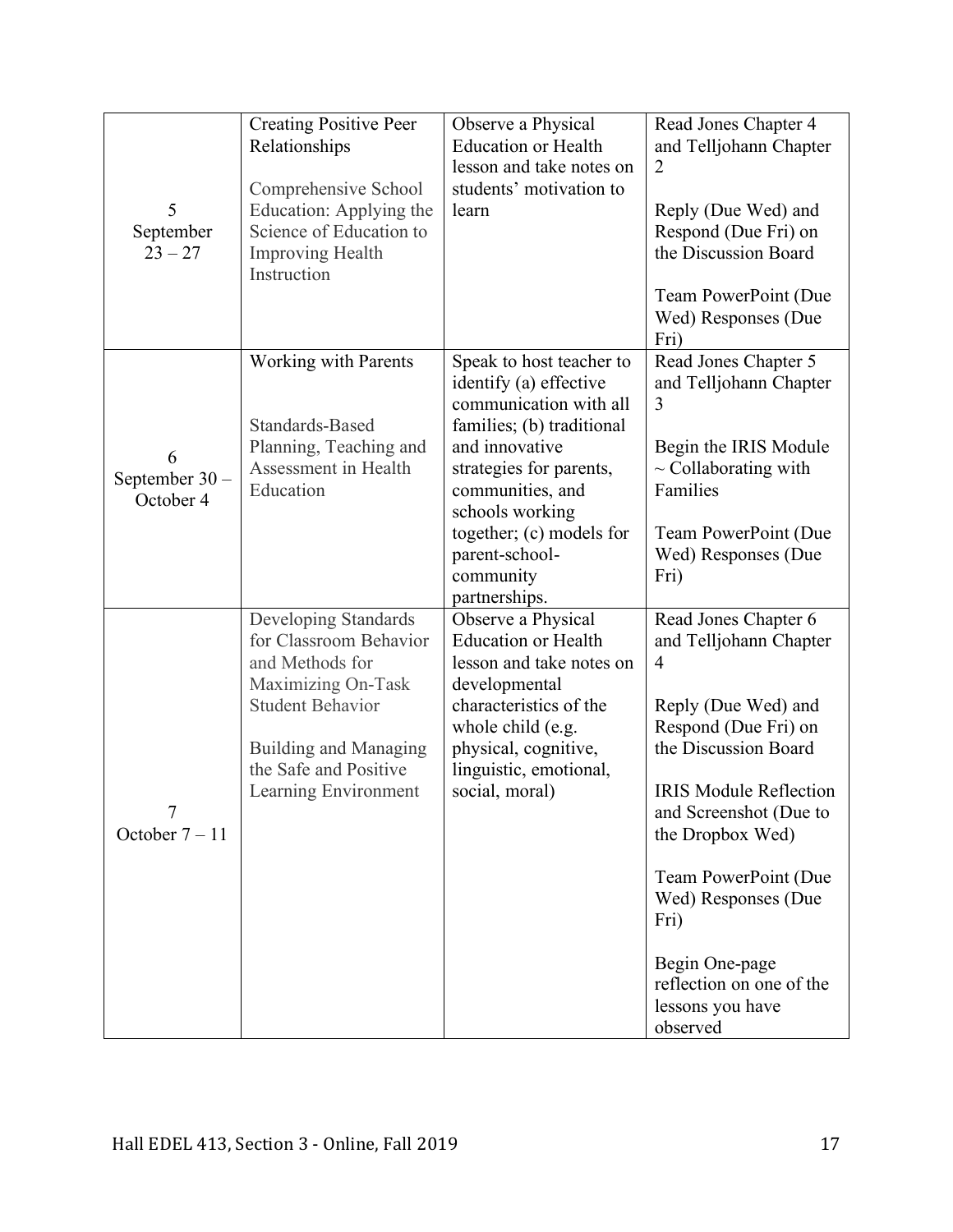|                      | <b>Enhancing Student</b><br>Motivation to Learn | Observe a Physical<br><b>Education or Health</b>                     | Read Jones Chapter 7<br>and Telljohann Chapter                                 |
|----------------------|-------------------------------------------------|----------------------------------------------------------------------|--------------------------------------------------------------------------------|
|                      |                                                 | lesson and take notes on                                             | 5                                                                              |
| 8                    | Promoting Mental and<br><b>Emotional Health</b> | effective teaching<br>practices and motivating<br>students to learn. | Reply (Due Wed) and<br>Respond (Due Fri) on<br>the Discussion Board            |
| October<br>$14 - 20$ |                                                 |                                                                      | Team PowerPoint (Due<br>Wed) Responses (Due<br>Fri)                            |
|                      |                                                 |                                                                      | One-page reflection on<br>one of the lessons you<br>have observed (Due<br>Wed) |
|                      | Responding to Behavior<br>that Disrupts the     | Observe a Physical<br><b>Education or Health</b>                     | Read Jones Chapter 8<br>and Telljohann Chapter                                 |
|                      | <b>Learning Process</b>                         | lesson and take notes on<br>the impact of student                    | 6                                                                              |
| 9                    | Promoting Healthy                               | health on academic                                                   | Reply (Due Wed) and                                                            |
| October              | Eating                                          | achievement.                                                         | Respond (Due Fri) on                                                           |
| $21 - 25$            |                                                 |                                                                      | the Discussion Board                                                           |
|                      |                                                 |                                                                      | Team PowerPoint (Due<br>Wed) Responses (Due<br>Fri)                            |
|                      | Using Problem-Solving<br>to Resolve Behavior    | Observe a Physical<br><b>Education or Health</b>                     | Read Jones Chapter 9                                                           |
|                      | Problems                                        | lesson and take notes on                                             | and Telljohann Chapter<br>7                                                    |
|                      |                                                 | ways to minimize                                                     |                                                                                |
| 10<br>October 28-    | <b>Promoting Physical</b>                       | disruptive behavior.                                                 | Reply (Due Wed) and                                                            |
| November 1           | Activity                                        | Meet with host teacher                                               | Respond (Due Fri) on<br>the Discussion Board                                   |
|                      |                                                 | to review your notes and                                             |                                                                                |
|                      |                                                 | your Physical Education                                              | Team PowerPoint (Due                                                           |
|                      |                                                 | or Health Lesson Plan                                                | Wed) Responses (Due<br>Fri)                                                    |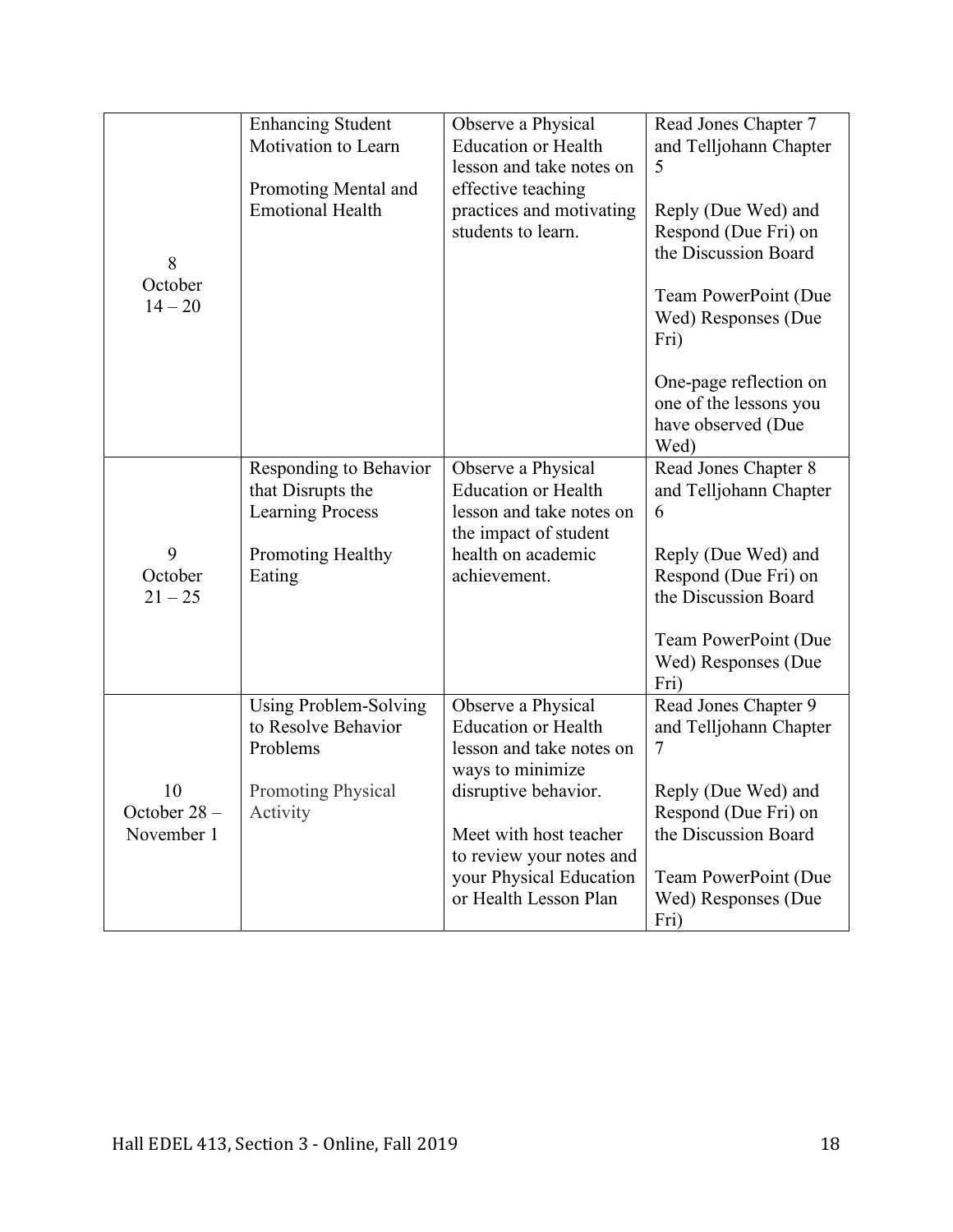| 11<br>November<br>$4 - 8$                             | Developing Individual<br><b>Behavior Plans</b><br><b>Promoting Personal</b><br><b>Health and Wellness</b>                                    | Conduct a Physical<br><b>Education or Health</b><br>Lesson | Read Jones Chapter 10<br>and Telljohann Chapter<br>9<br>Reply (Due Wed) and<br>Respond (Due Fri) on<br>the Discussion Board<br>Team PowerPoint (Due<br>Wed) Responses (Due<br>Fri)                                               |
|-------------------------------------------------------|----------------------------------------------------------------------------------------------------------------------------------------------|------------------------------------------------------------|----------------------------------------------------------------------------------------------------------------------------------------------------------------------------------------------------------------------------------|
| 12<br>November<br>$12 - 15$                           | Veteran's Holiday<br><b>Mental Break</b>                                                                                                     | <b>Fieldwork Completed</b>                                 | No Discussion Board<br>Prompt                                                                                                                                                                                                    |
| 13<br>November<br>$18 - 22$                           | Promoting Safety and<br>Preventing<br>Unintentional Injury<br>Preventing Intentional<br>Injuries and Violence                                | <b>Fieldwork Completed</b>                                 | Read Telljohann<br>Chapters 8 and 10<br>Reply (Due Wed) and<br>Respond (Due Fri) on<br>the Discussion Board<br>Lesson Plan and<br>Reflection (Due to the<br>Dropbox Wed)<br>Team PowerPoints (Due<br>Wed) Responses (Due<br>Fri) |
| Thanksgiving<br><b>Break</b><br>November<br>$25 - 29$ | <b>Fall Recess</b>                                                                                                                           | Enjoy Thanksgiving<br>with friends and family.             | No Discussion Board<br>Prompt                                                                                                                                                                                                    |
| 14<br>December<br>$2 - 6$                             | Chapter 11: Tobacco<br>Use and Electronic<br>Nicotine Delivery<br><b>Systems Prevention</b><br>Chapter 14: Managing<br>Loss, Death and Grief | <b>Fieldwork Completed</b>                                 | Read Telljohann<br>Chapters 11 and 14<br>Team PowerPoint (Due<br>Wed) Responses (Due<br>Fri)<br>Fieldwork and<br>Verification Form due<br>Friday.                                                                                |